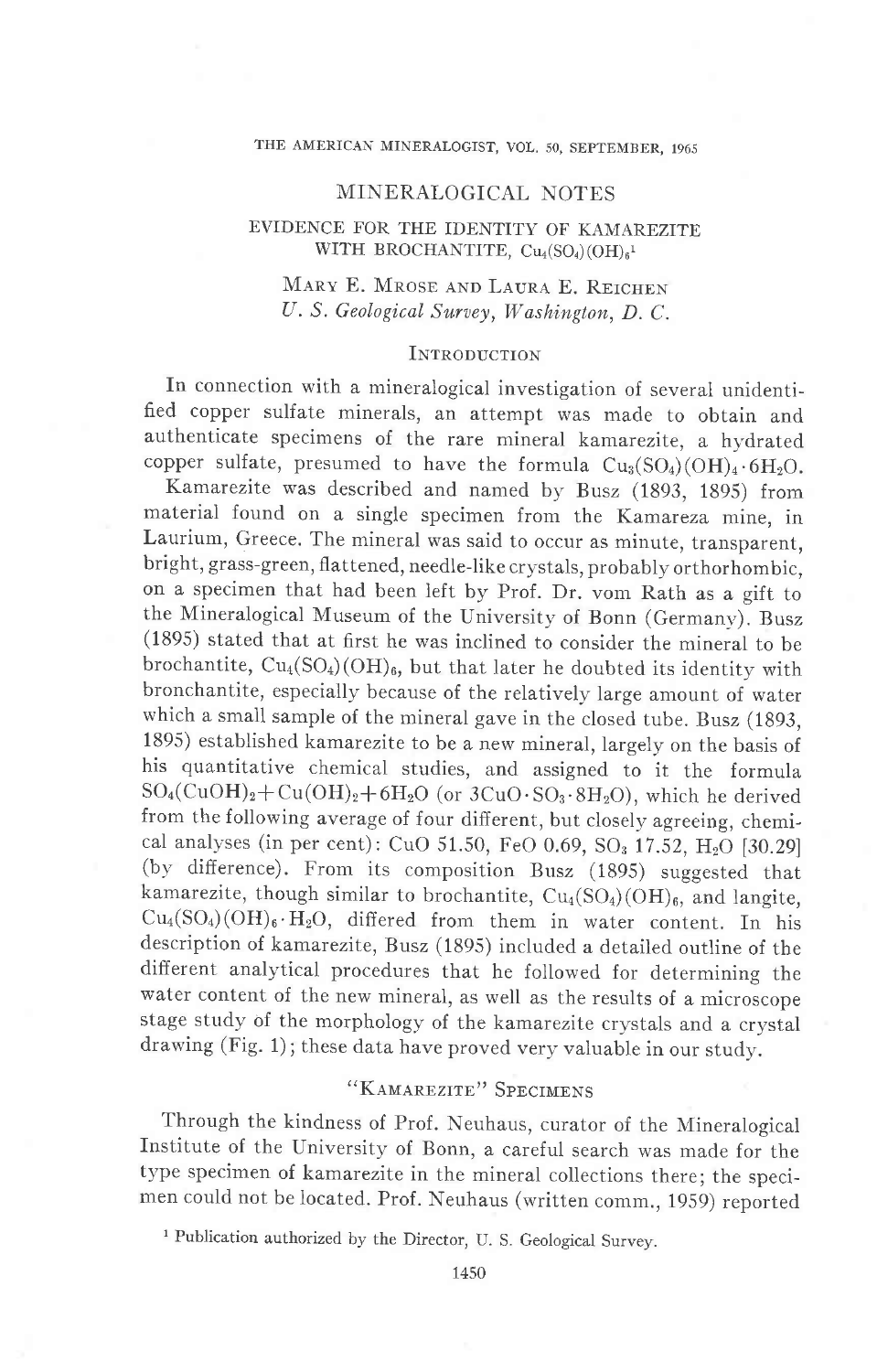that failure to find the species listed in the mineral catalogue that had been compiled after Worid War II strongly indicated that the type specimen had been among those lost when parts of the museum were destroyed by bombs. Specimens labeled kamarezite were located in the collections of only five museums (Table 1). Data obtained from the investigation of these specimens served as a basis for the present study.

PHYSICAL, OPTICAL AND CRYSTALLOGRAPHIC CONSIDERATIONS

X-ray powder diffraction patterns were taken of all specimens of kamarezite made available for study. A description of the specimens ex-



FIG. 1. A reproduction of Busz's crystal drawing of kamarezite (Busz, Fig. 2 on p. 118, 1895). The forms in Busz's orientation:  $b\{010\}$ ,  $a\{100\}$ ,  $c\{101\}$ ,  $d(201)$ .

amined and the results of the  $x$ -ray investigation of each are tabulated for comparison in Table 1. Specimens iabeled kamarezite gave either the x-ray powder pattern of bronchantite,  $Cu_4(SO_4)(OH)_{6}$ , or that of rosasite,  $(Cu,Zn)_2(OH)_2(CO_3)$ . The x-ray powder patterns of the latter were identical with that obtained from a specimen of rosasite from the type locality -Rosas mine, at Sulcis, Sardinia (USNM 194836; film no. 14608). Material from the specimens which gave the rosasite patterns were checked further by x-ray fluorescence analysis and found to contain appreciable zinc, thus confirming its identity. It was not necessary to consider further those specimens that were identified as rosasite.

Tabulation of the physical, optical, and crystallographic properties that are cited in the literature for kamarezite and bronchantite (Table 2 revealed that manv of the data for the two minerals are the same or simi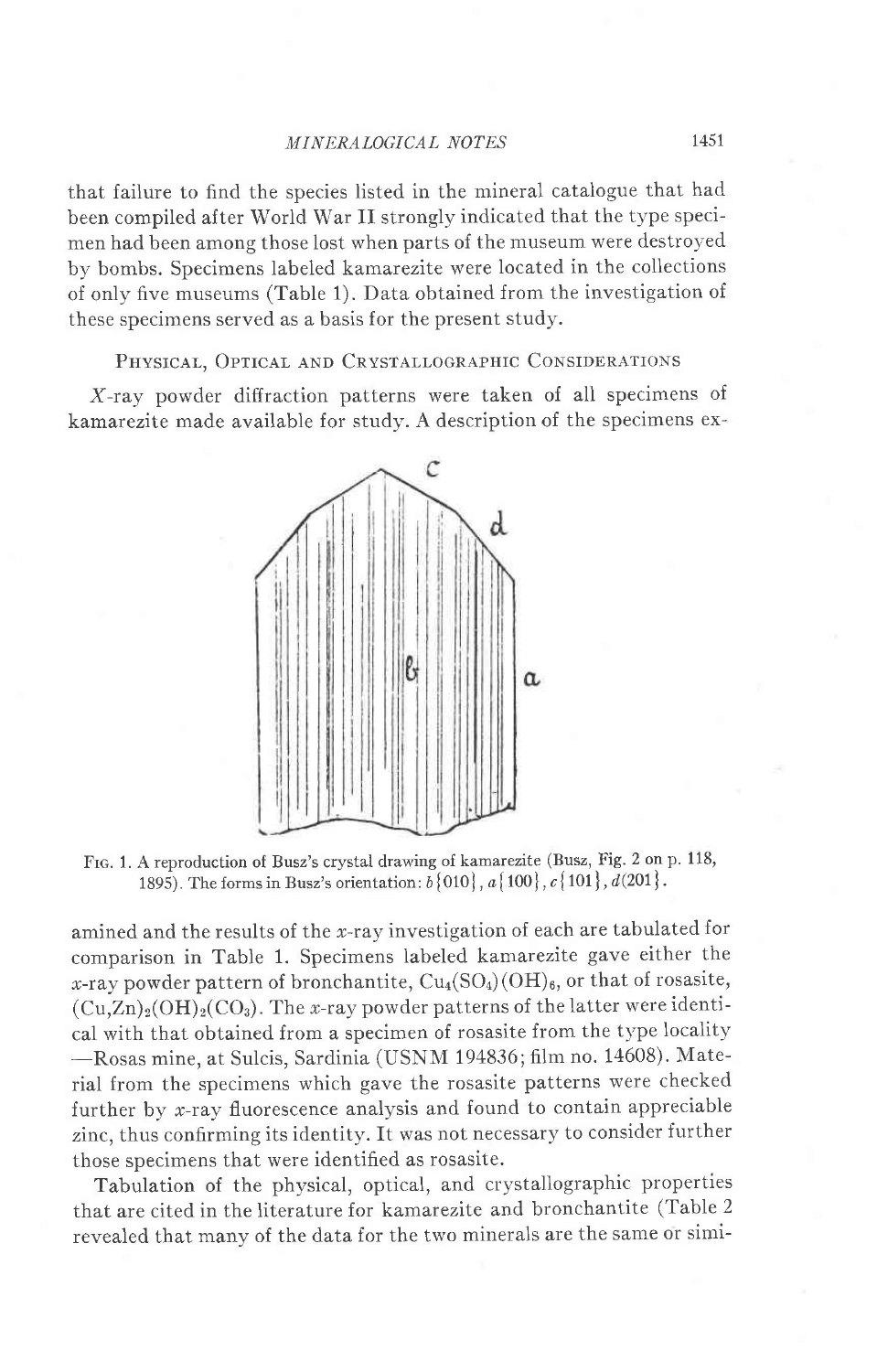lar: the physical properties, especially hardness and specific gravity, the optic sign and 2V, the interfacial angies and the axial ratios.

The crystal drawing of kamarezite made by Busz (Busz, Fig. 2, p. 118, 1895), the angles he obtained by measurement of the domical terminations on the microscope stage,  $(101)\wedge (100){\sim}59^\mathrm{o}$  and  $(201)\wedge (100){\sim}40^\mathrm{o}$ , and the axial ratio derived from these angular elements,  $a:c=1:0.601$ (erroneously reported by Busz as  $b:c$ ; corrected without comment in footnote 1 under Ref. on p. 589 in Dana's System of Mineralogy (Palache  $et al., 1951$  can all be related to brochantite by interchanging the  $a$  and  $b$ axes of kamarezite. A photographic enlargement of a crystal of brochan-



Frc. 2. A greenish-black crystal of brochantite in cavity, Ural Mts., U.S.S.R., (Ramsburg collection). Magnification 10X. Compare striations and habit to Fig. 1. Considerably smaller, vertically striated, emerald-green crystals of brochantite were noted on a specimen from the Tintic district, Utah (USNM C4630).

tite found in the cavity of a specimen from the Ural Mountains, U.S.S.R., (private collection of Owen Ramsburg), shown in Fig. 2, emphasizes its morphological similarity to Busz's crystal drawing of kamarezite, reproduced in our Fig. 1. Another crystallographic error that was noted in Busz's paper (1895) is his reference in the text to the face  $b$  as a brachypinacoid but his designation of that form, as {011} ; it should read {010}. If Busz's  $a$ - and  $b$ -axes are interchanged (Fig. 1), then his  $d$  {201} becomes  $d$  {021}, and  $c$  {101} becomes  $c$  {011}. From elements derived from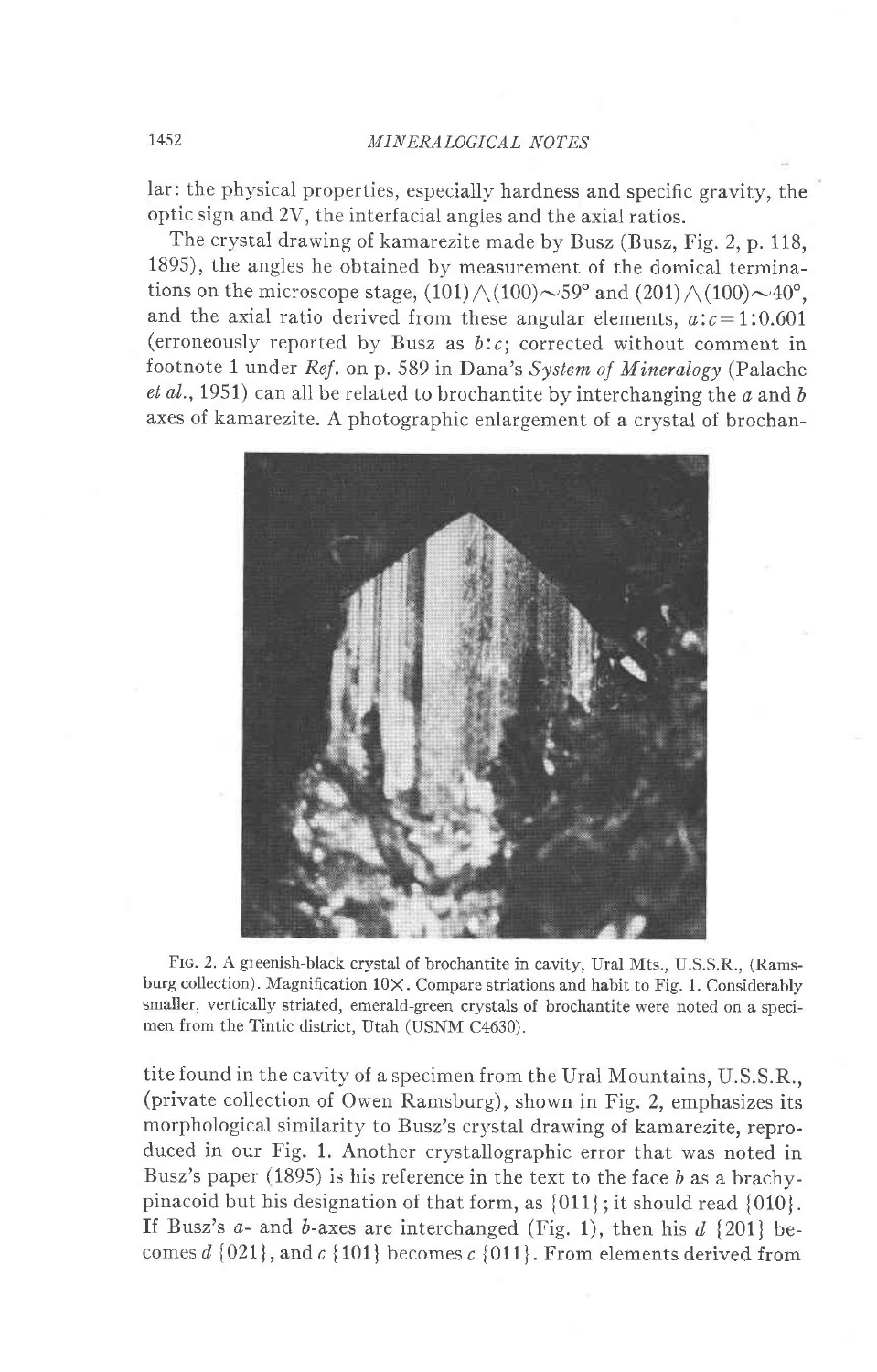### MINERALOGICAL NOTES

| Specimen<br>Identification <sup>1</sup> | Locality                                  | Description of Specimen<br>Material                                                                                             | $X$ -ray identifica-<br>tion<br>brochantite,<br>$Cu_4(SO_4)(OH)_{6}$<br>(f. 15664) |  |
|-----------------------------------------|-------------------------------------------|---------------------------------------------------------------------------------------------------------------------------------|------------------------------------------------------------------------------------|--|
| <b>MIIIM</b><br>numbered speci-<br>men) | Kamareza, Laur-<br>ium, Attica,<br>Greece | emerald green crystalline<br>crust, consisting, in part,<br>of aggregates of minute<br>crystals                                 |                                                                                    |  |
| BM 70393 <sup>2</sup>                   | Laurium, Greece                           |                                                                                                                                 | brochantite,<br>$Cu_4(SO_4)(OH)_6^2$                                               |  |
| <b>USNM R6786</b>                       | Laurium, Greece                           | blue green, warty crust<br>with a fibrous radiating<br>structure                                                                | rosasite,<br>$(Cu,Zn)_{2}(OH)_{2}(CO_{3})$<br>(f. 14369)                           |  |
| <b>AMNH 17984</b>                       | Kamareza, near<br>Laurium, Greece         | blue green botryoidal<br>crust with spherulitic<br>structure                                                                    | rosasite,<br>$(Cu,Zn)_{2}(OH)_{2}(CO)_{3}$<br>(f. 15651)                           |  |
| Laurium, Greece<br><b>ANSP 208057</b>   |                                           | blue green botryoidal<br>aggregates with radiating<br>fibrous structure, in<br>cavities associated with<br>smithsonite, $ZnCO3$ | rosasite,<br>$(Cu,Zn)_{2}(OH)_{2}(CO_{3})$<br>(f. 18211)                           |  |

## TABLE 1. SUMMARY OF DATA OBTAINED FOR MUSEUM SPECIMENS LABELED KAMAREZITE

<sup>1</sup> MIUM: Mineralogisches Institut der Universität, Marburg, Germany; BM: British Museum (Natural History), London, England; USNM: U. S. National Museum, Washington, D. C.: AMNH: The American Museum of Natural History, New York City, New York; ANSP: Academy of Natural Sciences, Philadelphia, Pennsylvania.

<sup>2</sup> Data on note filed with specimen (courtesy of P. Embrey, written comm., 1960): "B.M. 70393. Bought in April, 1893, from Mr. W. Terrill Swansea as brochantite, Laurium, Greece. Examined by L. J. Spencer (1894)-Cu, SO<sub>4</sub>, H<sub>2</sub>O found to be present. Renamed (by?) kamarezite. Examined by H. A. Miers-biaxial negative, large axial angle, extinction ||, striations length of needles. Examined by K. Busz (Sept. 1897) who said it did not look like the kamarezite described by him; his crystals were 'much smaller.' X-rayed (Feb. 1957) and found to be brochantite."

goniometric measurements of brochantite crystals by Palache (1939), the  $\rho^2 = B$  angles for {021} and {011} of brochantite were calculated and found to be 40°12' and 59°10', respectively. These are in excellent agreement with the corresponding angles given by Busz (1895) for these same forms in his orientation (Table 2). Hence Busz's ratio  $a$ : $c = 1$ :0.601 is in good agreement with the brochantite ratio  $b:c=1:0.611$  (x-ray) and 1:0.6135 (goniometry), cited by Palache (1939). In the brochantite orientation, the perfect cleavage of kamarezite becomes {010}, the same as that of brochantite (Table 2). The discrepancy between the optical orien-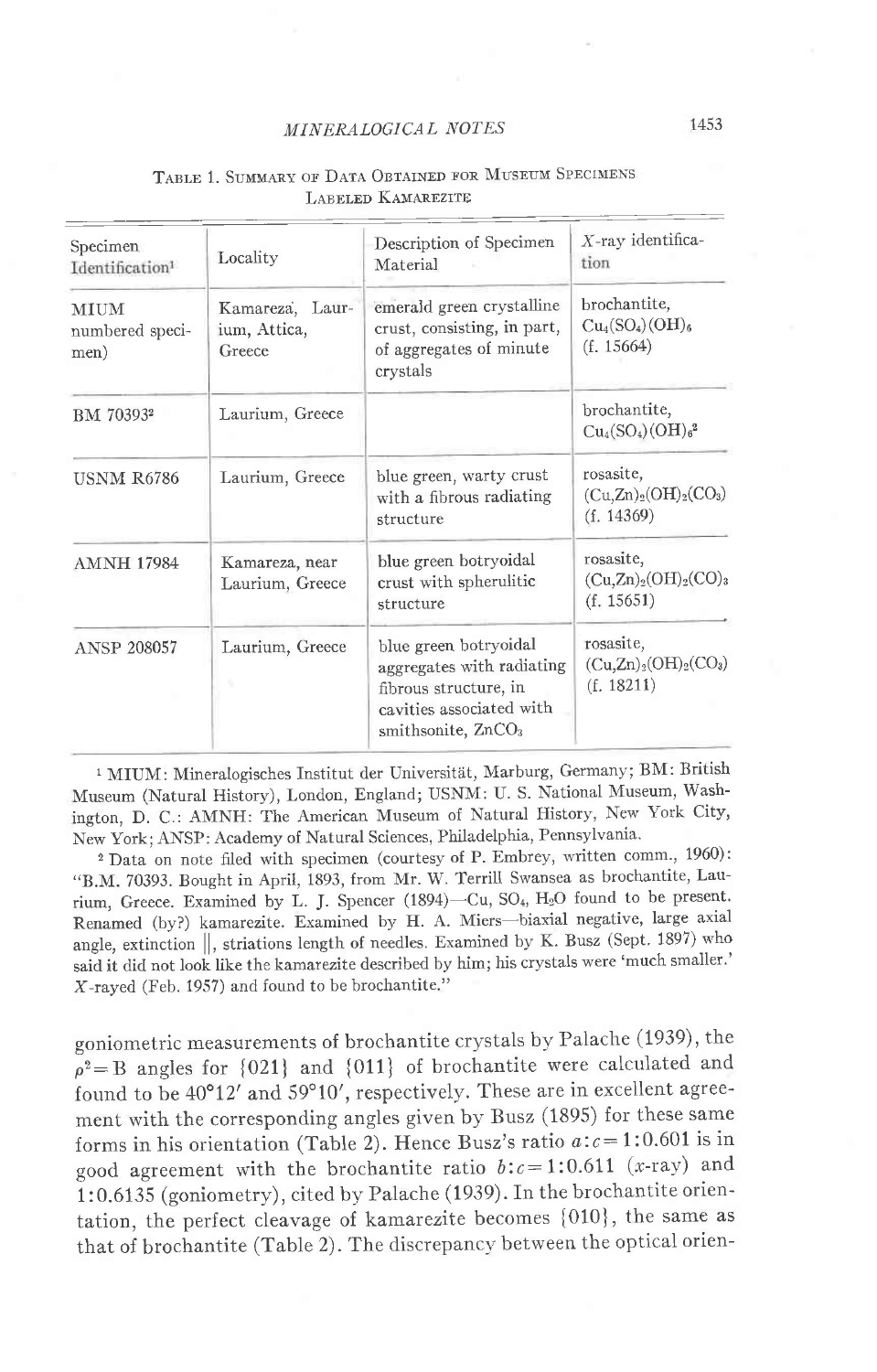|                  | Kamarezite, Busz (1893, 1895)                                                         | Brochantite, Palache (1939)                                                                                                 |  |  |  |
|------------------|---------------------------------------------------------------------------------------|-----------------------------------------------------------------------------------------------------------------------------|--|--|--|
| Formula          | $Cu3(SO4)(OH)4·6H2O$                                                                  | $Cu_4(SO_4)(OH)_{6}$                                                                                                        |  |  |  |
| Color            | bright grass green                                                                    | emerald to blackish green; also<br>light green                                                                              |  |  |  |
| Diaphaneity      | transparent                                                                           | translucent to transparent                                                                                                  |  |  |  |
| Habit            | minute crystals elongated [001]<br>and flattened {010} with dom-<br>ical terminations | stout prismatic to acicular [001].<br>but sometimes elongated [010]<br>or more rarely, [100]; also tab-<br>ular $\{001\}$ . |  |  |  |
| Striations       | vertical $($ to elongation)                                                           | vertical                                                                                                                    |  |  |  |
| Hardness         | 3                                                                                     | $3\frac{1}{2}-4$                                                                                                            |  |  |  |
| Specific Gravity | 3.98                                                                                  | 3.97                                                                                                                        |  |  |  |
| Cleavage         | ${100}$ perfect                                                                       | $ 010 $ perfect                                                                                                             |  |  |  |
|                  | Crystallography probably orthorhombic                                                 | monoclinic                                                                                                                  |  |  |  |
|                  | $(100) \wedge (101) \sim 59^{\circ}$                                                  | $(010) \wedge (011) = 59^{\circ}10^{11}$                                                                                    |  |  |  |
|                  | $(100)/(201)$ ~40°                                                                    | $(010) \wedge (021) = 40^{\circ}12^{\prime}1$                                                                               |  |  |  |
| Optic Sign       | biaxial                                                                               | biaxial                                                                                                                     |  |  |  |
| 2V               | very large                                                                            | $77^{\circ}$                                                                                                                |  |  |  |
| Opt. Orient.     | $Y = b$ ; $Bx_{\alpha} = a$                                                           | $Y = b$ ; $X \sim a$                                                                                                        |  |  |  |
| Axial Ratio      | $a:c=1:0.601^2$                                                                       | $b:c=1:0.611~(x-ray)^3$                                                                                                     |  |  |  |

TABLE 2. COMPARISON OF THE PROPERTIES OF KAMAREZITE AND BROCHANTITE

<sup>1</sup> Calculated by present authors from elements of Palache (1939).

<sup>2</sup> Erroneously given in the original paper as  $b$ :  $c$  (Busz, 1895).

<sup>3</sup> Richmond in Palache (1939).

tation of kamarezite and brochantite, in the brochantite setting, cannot be accounted for. However, the preceding crystallographic evidence is strong support for the contention that the mineral described by Busz (1895) as kamarezite actually is brochantite,  $Cu<sub>4</sub>(SO<sub>4</sub>)(OH)<sub>6</sub>$ .

## CHEMICAL CONSIDERATIONS

Chemical evidence for the support of the identity of kamarezite, supposedly  $Cu_3(SO_4)(OH)_4.6H_2O$ , with brochantite,  $Cu_4(SO_4)(OH)_6$ , is not as well defined as that afforded by a comparison of their physical, optical, and crystallographic properties. The procedures outlined and followed by Busz (1895) in determining the water content of kamarezite are open to question. The chemical data cannot, therefore, be weighted to the same extent as the physical, optical, and crystallographic evidence.

The chemical analyses of kamarezite are compared in Table 3 to the average of two analyses of brochantite from Collahurasi, Chile (Ford, 1910). Attention is called to the fact that the value reported by Busz (1895) for the SO<sub>3</sub> content (17.52%), representing the average of four analyses of kamarezite, is in excellent agreement with the average SO<sub>3</sub> content (17.54%) of these two analyses of brochantite.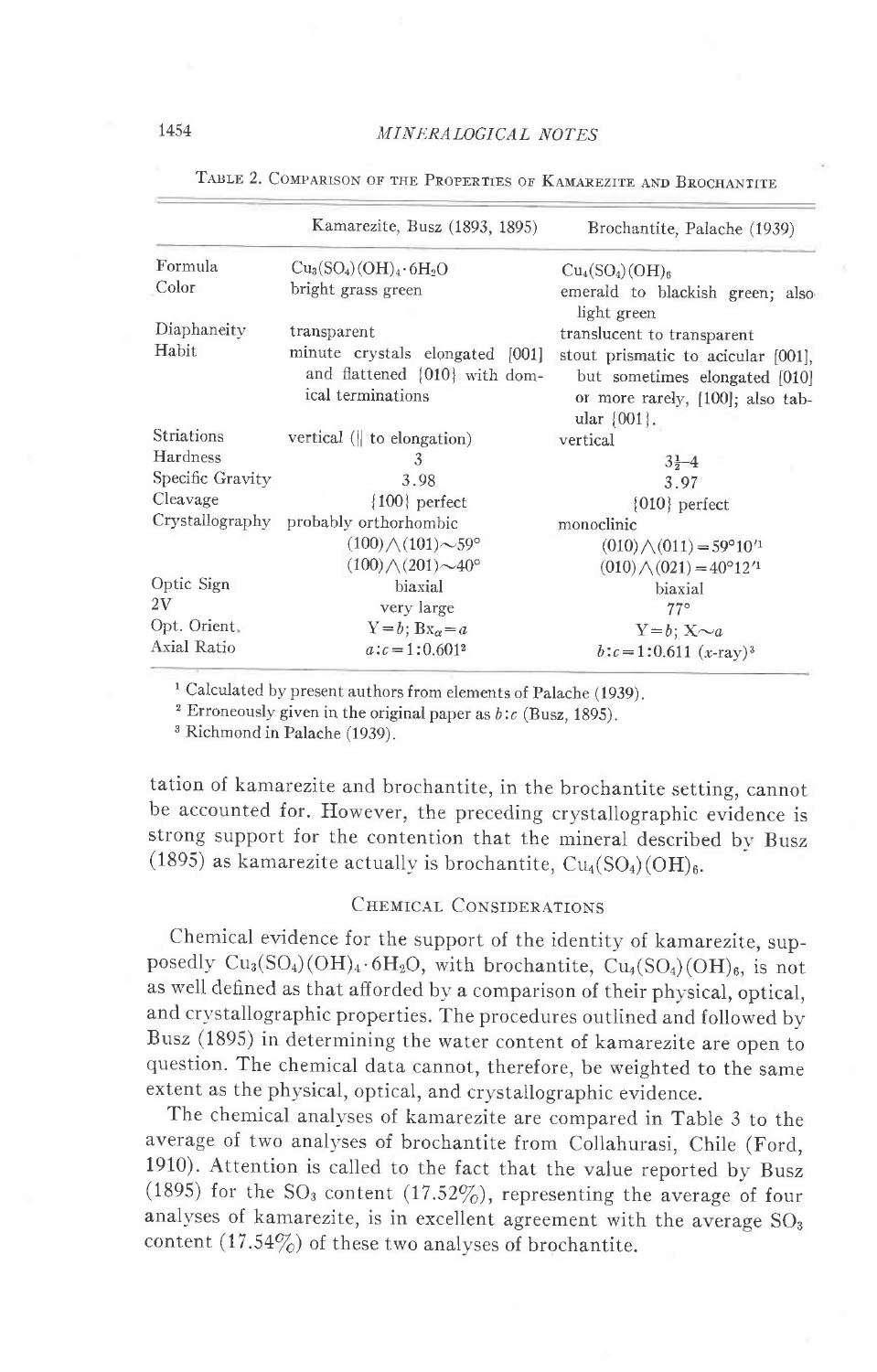Busz (1895) remarked that because of unexpected difficulties encountered in the determination of the water content of kamarezite he was unable to determine  $H_2O$  directly. Busz (1895) outlined in considerable detail the procedures he followed for obtaining the water content. One method, by loss on ignition, resulted in a total loss of 30.98%, after a series of three timed heating experiments carried out on one sample: first, for  $1\frac{1}{2}$  hours, at beginning red heat over a Bunsen burner; then, successively, for 5 hours and  $1\frac{1}{2}$  hours, strongly heated with a blast lamp. This loss (30.98%) is in good agreement with the  $SO_3 + H_2O$  value (29.50%)

| Kamarezite, $Cu_3(SO_4)(OH)_4.6H_2O$ |       |       |        |       |          | Brochantite.<br>$Cu_4(SO_4)(OH)_{6}$                                                           |                                                                                                                                                                                                                                                                                                                                                                                                                                                                            |                       |
|--------------------------------------|-------|-------|--------|-------|----------|------------------------------------------------------------------------------------------------|----------------------------------------------------------------------------------------------------------------------------------------------------------------------------------------------------------------------------------------------------------------------------------------------------------------------------------------------------------------------------------------------------------------------------------------------------------------------------|-----------------------|
| Kamareza mine, Laurium, Greece       |       |       |        |       |          | Theoret-                                                                                       | Collahu-                                                                                                                                                                                                                                                                                                                                                                                                                                                                   | Theoret-              |
|                                      | (1)   | (2)   | (3)    | (4)   | (5)      | ical Com-<br>position                                                                          | rasi,<br>Chile<br>(6)                                                                                                                                                                                                                                                                                                                                                                                                                                                      | ical Com-<br>position |
| CuO                                  | 51.45 | 51.97 | $\sim$ | 51.09 | 51.50    | 51.57                                                                                          | 70.29                                                                                                                                                                                                                                                                                                                                                                                                                                                                      | 70.36                 |
| FeO                                  | n.d.  | n.d.  | 0.69   |       | 0.69     | $\frac{1}{2} \left( \frac{1}{2} \right) \left( \frac{1}{2} \right) \left( \frac{1}{2} \right)$ |                                                                                                                                                                                                                                                                                                                                                                                                                                                                            |                       |
| SO <sub>3</sub>                      | 17.34 | 17.60 | 17.70  | 17.45 | 17.52    | 17.29                                                                                          | 17.54                                                                                                                                                                                                                                                                                                                                                                                                                                                                      | 17.70                 |
| H <sub>2</sub> O                     | $-1$  |       |        |       | [30.29]  | 31.14                                                                                          | 11.96                                                                                                                                                                                                                                                                                                                                                                                                                                                                      | 11.94                 |
|                                      |       |       |        |       |          |                                                                                                | $\frac{1}{2} \left( \frac{1}{2} \right) \left( \frac{1}{2} \right) \left( \frac{1}{2} \right) \left( \frac{1}{2} \right) \left( \frac{1}{2} \right) \left( \frac{1}{2} \right) \left( \frac{1}{2} \right) \left( \frac{1}{2} \right) \left( \frac{1}{2} \right) \left( \frac{1}{2} \right) \left( \frac{1}{2} \right) \left( \frac{1}{2} \right) \left( \frac{1}{2} \right) \left( \frac{1}{2} \right) \left( \frac{1}{2} \right) \left( \frac{1}{2} \right) \left( \frac$ |                       |
| Total                                |       |       |        |       | [100.00] | 100.00                                                                                         | 99.79                                                                                                                                                                                                                                                                                                                                                                                                                                                                      | 100.00                |

TABLE 3. CHEMICAL ANALYSES OF KAMAREZITE COMPARED TO BROCHANTITE

1,2. Analyst, Klingemann (Busz, 1895); 3,4. Analyst, K. Busz (Busz, 1895); 5. Average of analyses 1-4. 6. Average of two closely agreeing analyses; analyst, W. E. Ford (Ford, 1910).

given for brochantite (col. 6, Table 3). An initial weight loss of  $13.46\%$ , obtained after  $1\frac{1}{2}$  hours of heating kamarezite "up to beginning red heat over a Bunsen burner," was assumed by Busz to represent only a loss of water; it undoubtedly included some loss of  $SO<sub>3</sub>$ , a fact which has been demonstrated by detailed ignition loss studies carried out in the present study on brochantite, following as closely as possible the procedures outlined by Busz (1895). These ignition studies indicate that Busz's initial weight loss of 13.46% probably represents not only a loss of the total  $H_2O$ in kamarezite, but, in addition, some SO3. The weight loss for brochantite heated in an uncovered porcelain crucible in the furnace at 350° C. for 22 hours was  $11.00\%$ ; and at  $400^{\circ}$  C. for 16 hours,  $12.80\%$  (water content for brochantite of theoretical composition is  $11.94\%$ ). In another of Busz's experiments, a forerunner of the Penfield method, the kamarezite sample "was heated to medium red heat in a porcelain boat in a glass tube with lead chromate placed before it and the escaping water was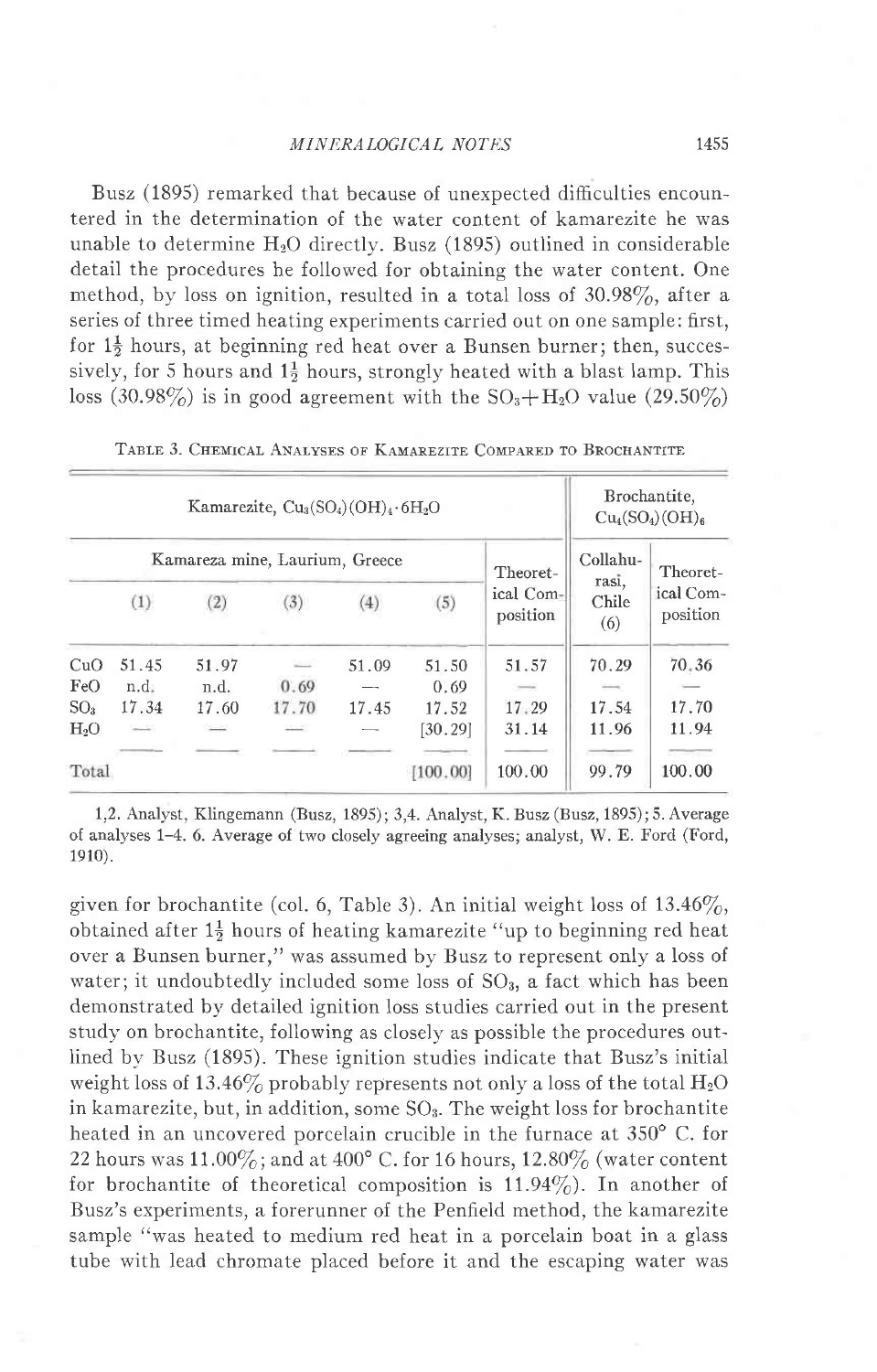collected in an  $H_2SO_4$  tube"; the loss of water obtained by this technique was reported to be  $13.49\%$ . Busz failed to mention whether this water was checked for the presence of any escaped  $SO<sub>3</sub>$ .

No mention is made by Busz concerning the method by which the CuO figures reported for kamarezite both by Klingemann and himself were obtained (Table 3). If we assume the identity of kamarezite with brochantite, the discrepancy between the three ciosely agreeing results for CuO (51.45, 51.97, and 51.09; av. 51.50%) reported for kamarezite and that of the much higher CuO figures (70.41 and 70.16; av. 70.29%) given by Ford for brochantite is difficult to explain. The possibility that Busz and Klingemann (Busz, 1895) had overlooked another cation of equivalent weight near that of copper was considered. Because zinc-bearing minerals are fairly abundant at the Kamareza mine, the kamarezite  $($  = brochantite) specimen from the University of Marburg (unnumbered specimen, MIUM; Table 1) was examined for zinc; an  $x$ -ray fluorescence analysis of material from this specimen, by Harry J. Rose, Jr. of the U. S. Geological Survey, showed zinc present only in small amount; the limited amount of available material precluded quantitative determination of ZnO. Dr. Max Hey of the British Museum (Natural History) also recognized that kamarezite might be a zincian brochantite (Hev, written comm., 1964); a colorimetric determination for zinc in the kamarezite  $(=b$ rochantite) specimen (B.M. 70393) made by Dr. Alfred A. Moss, also of the British Museum, showed  $1.9\%$  ZnO.

Hey offered several suggestions that might explain the grossly low figures for copper oxide obtained in the original kamarezite anaiyses made by Klingemann and Busz as compared to those for brochantite (Table 3): 1) that their method was consistently wrong; 2) that their calculations were in error; or 3) that they used the wrong factor in converting from whatever weighing form was used (probably  $Cu<sub>2</sub>S$ ). Hey also added, "At that date (1895), Cu would be estimated either as CuO or as  $Cu<sub>2</sub>S$ ; it is possible in an estimation as  $Cu<sub>2</sub>S$  in a Rose crucible to overheat and get reduction to  $Cu$ , but quantitative reduction to Cu would only bring the CuO up to 64.4% (theory for brochantite, 70.36%)." We are unable to offer a completely satisfactory explanation for the discrepancy between the CuO values of kamarezite and brochantite, assuming the identity of the two minerals.

### CONCLUSIONS

The optical, physical, crystallographic, and chemical evidence that have been presented, based on the comparison of the kamarezite data with those of brochantite, is strong support for the contention that the mineral described as kamarezite by Busz (1893, 1895) is brochantite. Because the name brochantite (Levy, 1824) has priority over kamarezite